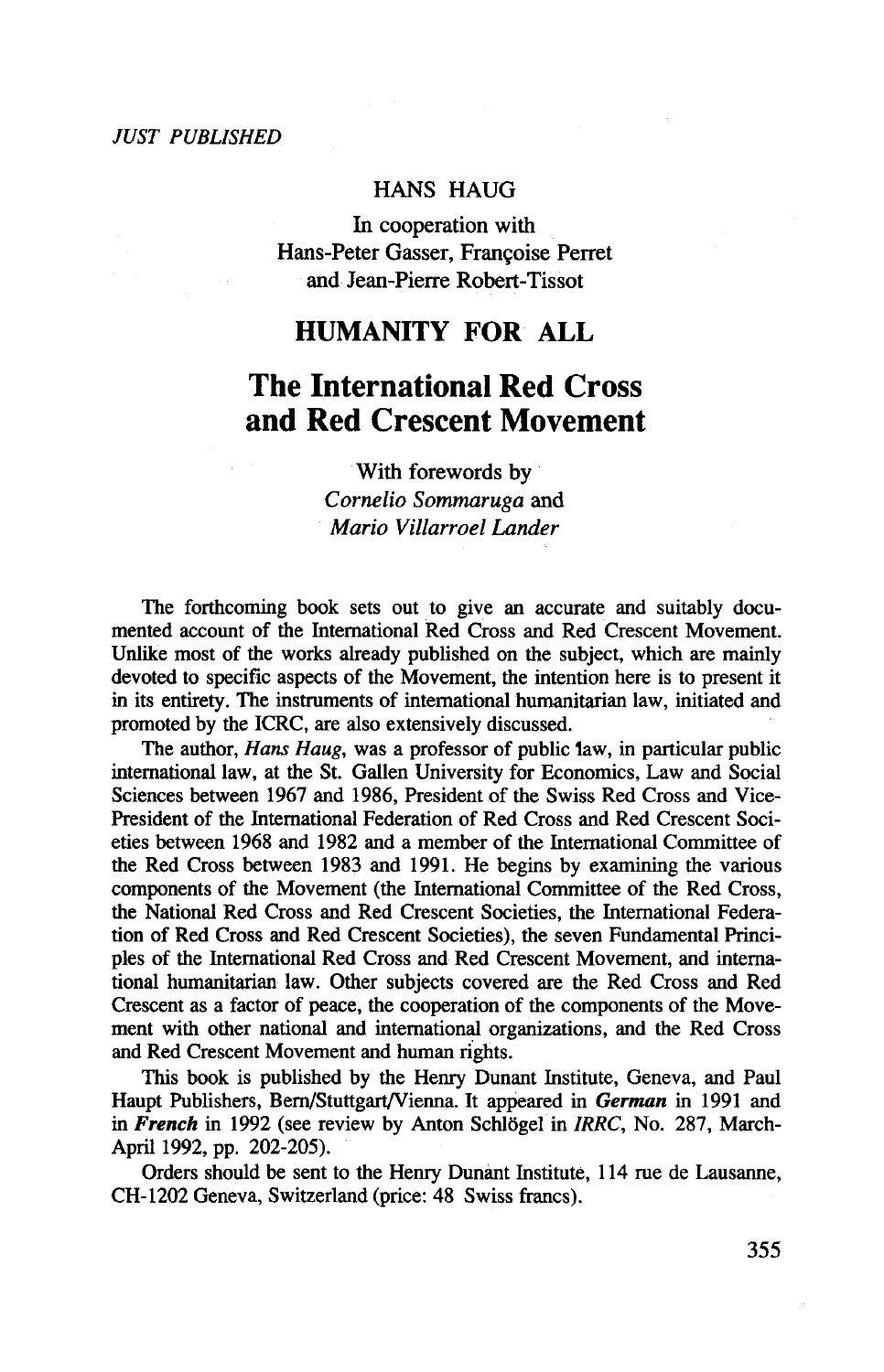# **INTERNATIONAL CONFERENCE FOR THE PROTECTION OF WAR VICTIMS** *FROM WORDS TO ACTION*

*Eight hundred and fifteen delegates from 160 States, 39 Ministers, 20 Deputy Ministers and 12 Secretaries of State, the United Nations Secretary-General, the High Commissioner for Refugees and the Under Secretary-General for Humanitarian Affairs, the International Red Cross and Red Crescent Movement represented by the Presidents of the ICRC and the Federation and the Chairman of the Standing Commission, and all the major governmental and non-governmental organizations active in the sphere of armed conflict* — *the Swiss government succeeded within the space of a few months in arranging for all these to come together in Geneva for a three-day meeting to discuss the protection of war victims and adopt a substantive declaration on the issue. The International Conference for the Protection of War Victims was undeniably a success.*

*Nothing but talk, sceptics might say: what we need is action.*

*Of course, the holding of the International Conference for the Protection of War Victims is not an end in itself, nor can one really speak of success unless victims are actually spared and suffering is alleviated.*

*So words, and in particular the Declaration adopted by the Conference, must now be translated into deeds. The international community is faced with an enormous task; the discussions are over, and the time has come for resolute commitment to action.*

*The true success of the Conference will also depend on the extent of this commitment on the part of everyone concerned.*

*First and foremost, this is the responsibility of governments, which must begin by making an objective and thorough examination of the situation within their own countries. Why have they not acceded to all the instruments of humanitarian law? Have they taken appropriate national measures to ensure that their commitments in this respect are honoured? Are the rules of humanitarian law included in the instruction given to the armed forces?*

356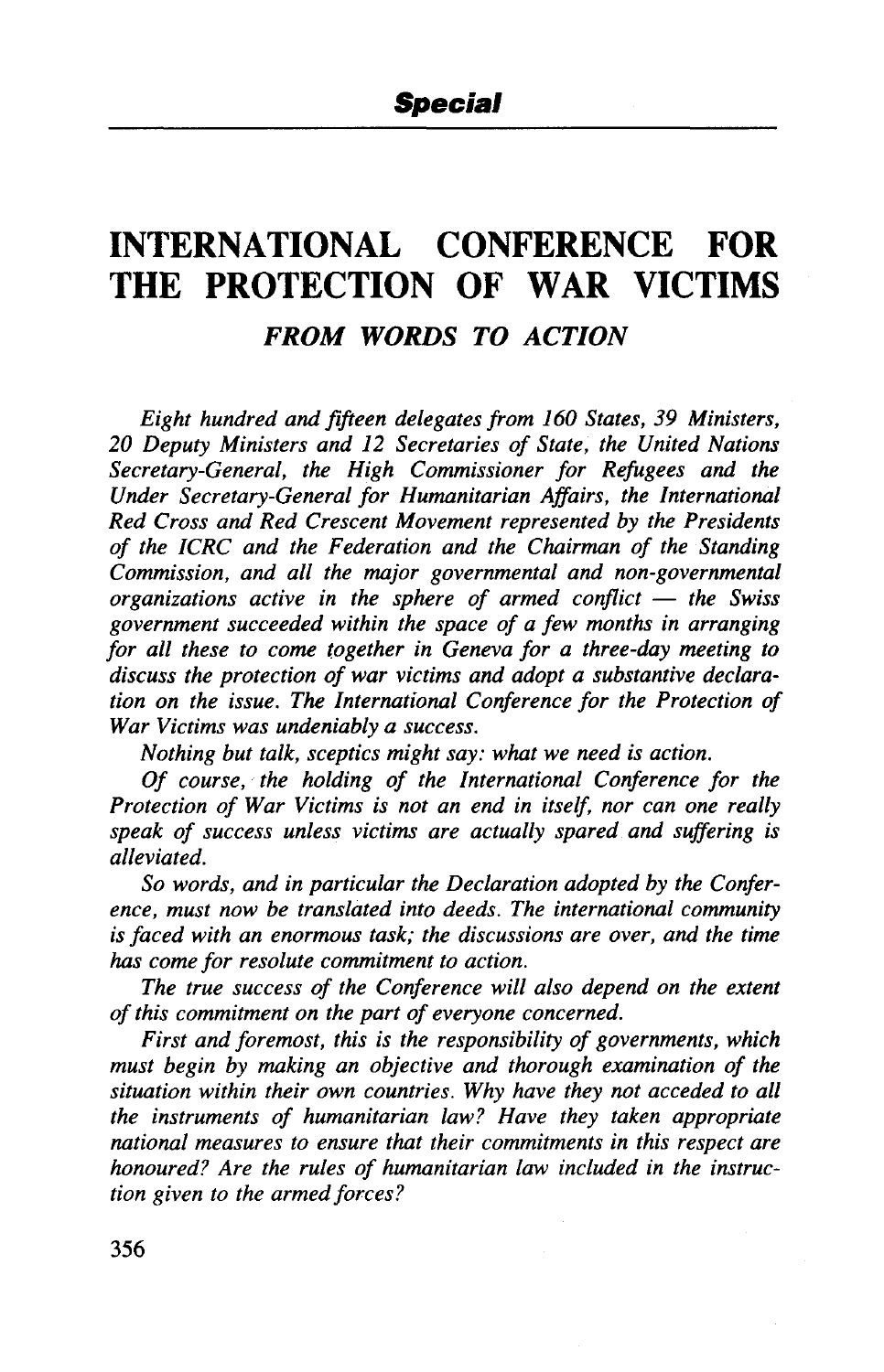*The International Red Cross and Red Crescent Movement comes next. The National Societies constitute a unique humanitarian network; they must stir the conscience of the people and authorities of their respective countries, support their governments' efforts to implement the provisions of humanitarian law and play an active role in helping the most vulnerable social, cultural and ethnic groups. Their International Federation, for its part, must coordinate these development programmes and promote solidarity among peoples. As for the ICRC, it must not only see to it that humanitarian law is respected but also actively assist States and parties in conflict to meet their humanitarian obligations.*

*The humanitarian organizations working in the field are also involved: their dedication, discipline and strict impartiality must be exemplary in all respects.*

*Then the all-powerful media, which can propagate hatred as well as compassion, have their role to play.*

*Last but by no means least, there is the Swiss government, which has accepted the onerous task of extending the dialogue within a group of experts which the Conference asked it to set up, with a view to preparing a report for the next International Conference of the Red Cross and Red Crescent. How can preventive action be taken? How can we ensure that the universal nature of humanitarian law is recognized and clarify certain of its aspects? How can the coordination of humanitarian activities be improved? How should we deal with situations where international humanitarian law has been violated on a massive scale?*

*The group of experts will have to seek answers to all these questions.*

*However, the Conference must also be viewed as a signal. The report submitted by the ICRC called upon States to refuse to accept as inevitable the human tragedies unfolding today in the former Yugoslavia, in Somalia, Angola, Afghanistan and many other places. The States did so. It requested them to make every effort to prevent such situations from arising: they agreed to do so, just as they agreed to find ways of helping, despite everything, the victims of situations which have not been brought under control.*

*The signal that the International Conference for the Protection of War Victims has sent out to the international community must therefore indicate an emergence from the mire of racism, self-seeking isolationism, war and indiscriminate violence and a move towards mutual respect, solidarity, conciliation, and humanity in the midst of war.*